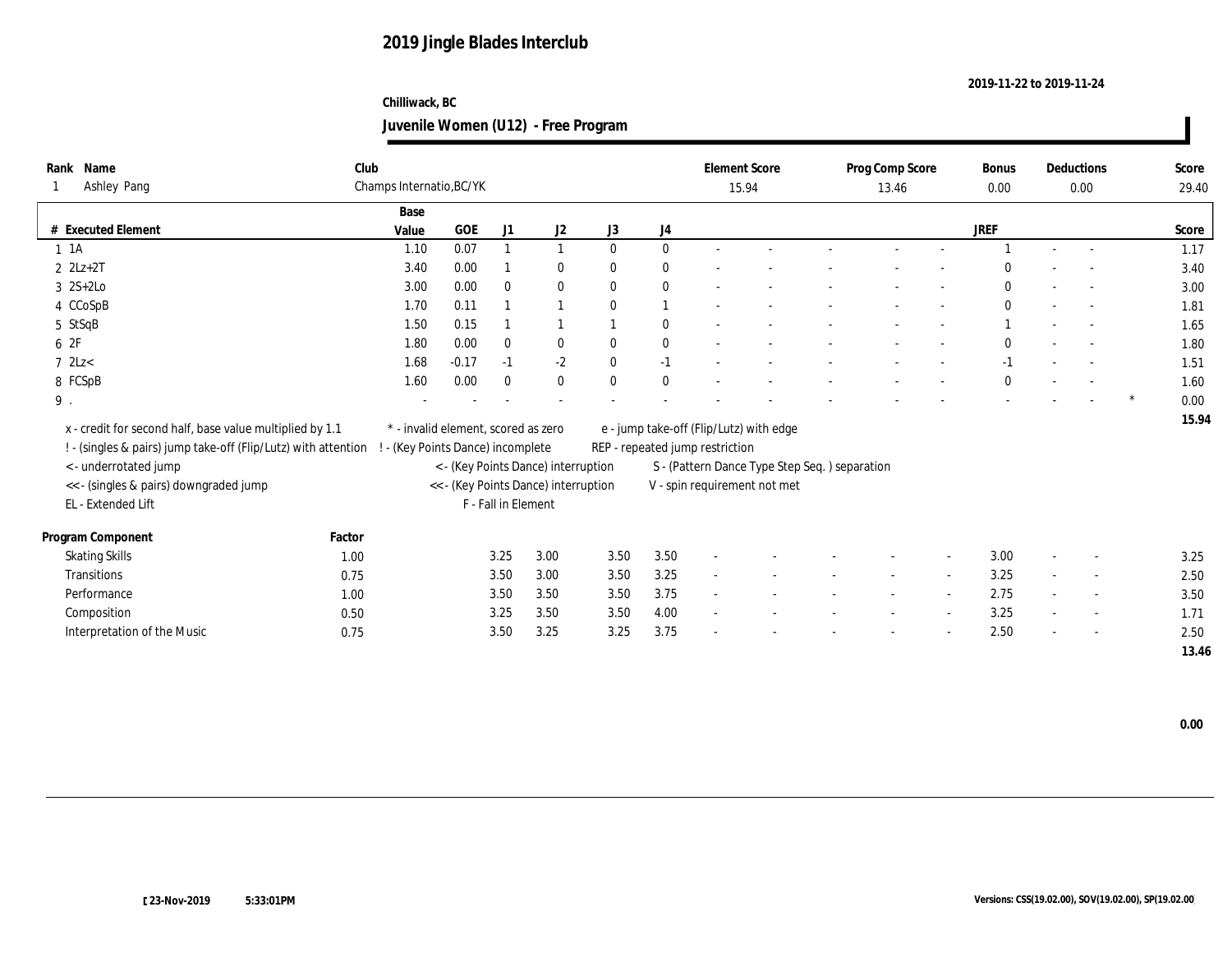## **Chilliwack, BC Juvenile Women (U12) - Free Program**

| Name<br>Rank                                                   | Club   |                                     |           |                     |                                      |              |              |                                 | <b>Element Score</b>                           |        | Prog Comp Score |                          | Bonus        |                          | Deductions               | Score |
|----------------------------------------------------------------|--------|-------------------------------------|-----------|---------------------|--------------------------------------|--------------|--------------|---------------------------------|------------------------------------------------|--------|-----------------|--------------------------|--------------|--------------------------|--------------------------|-------|
| Alyssa Yip<br>2                                                |        | Champs Internatio, BC/YK            |           |                     |                                      |              |              |                                 | 15.10                                          |        | 12.80           |                          | 0.00         |                          | 0.20                     | 27.70 |
|                                                                |        | Base                                |           |                     |                                      |              |              |                                 |                                                |        |                 |                          |              |                          |                          |       |
| # Executed Element                                             |        | Value                               | $\rm GOE$ | J1                  | J <sub>2</sub>                       | J3           | J4           |                                 |                                                |        |                 |                          | JREF         |                          |                          | Score |
| $1 \ 1A+2T$                                                    |        | 2.40                                | 0.09      | 1                   | 1                                    | $\mathbf{0}$ | $\mathbf{0}$ |                                 |                                                |        |                 |                          |              | $\sim$                   |                          | 2.49  |
| $2$ $2$ Lz                                                     |        | 2.10                                | 0.00      | $\bf{0}$            | $\bf{0}$                             | $\mathbf{0}$ | $\mathbf{0}$ |                                 |                                                |        |                 |                          |              |                          |                          | 2.10  |
| 3 StSqB                                                        |        | 1.50                                | 0.00      |                     | $\bf{0}$                             | $\mathbf{0}$ | $\bf{0}$     |                                 |                                                |        |                 |                          | $-1$         |                          |                          | 1.50  |
| $4 \quad 2S+2Lo$                                               |        | 3.00                                | $-0.85$   | $-5$                | $-5$                                 | $-5$         | $-5$         |                                 |                                                |        |                 |                          | $-5$         |                          |                          | 2.15  |
| 5 FCSpB                                                        |        | 1.60                                | 0.00      | $\bf{0}$            | $\bf{0}$                             | $\bf{0}$     | $\bf{0}$     |                                 |                                                |        |                 |                          | $\mathbf{0}$ |                          |                          | 1.60  |
| 6 2F                                                           |        | 1.80                                | 0.00      |                     | $\bf{0}$                             | $\bf{0}$     | $\bf{0}$     |                                 |                                                |        |                 |                          | $\bf{0}$     | $\overline{\phantom{a}}$ |                          | 1.80  |
| 7 2Lo                                                          |        | 1.70                                | 0.00      |                     | $\bf{0}$                             | $\mathbf{0}$ | $\bf{0}$     |                                 |                                                |        |                 |                          | $\mathbf{0}$ |                          |                          | 1.70  |
| 8 CCoSpB                                                       |        | 1.70                                | 0.06      |                     |                                      | $\mathbf{0}$ | $\mathbf{0}$ |                                 |                                                |        |                 |                          | $\bf{0}$     |                          |                          | 1.76  |
| x - credit for second half, base value multiplied by 1.1       |        | * - invalid element, scored as zero |           |                     |                                      |              |              |                                 | e - jump take-off (Flip/Lutz) with edge        |        |                 |                          |              |                          |                          | 15.10 |
| ! - (singles & pairs) jump take-off (Flip/Lutz) with attention |        | - (Key Points Dance) incomplete     |           |                     |                                      |              |              | REP - repeated jump restriction |                                                |        |                 |                          |              |                          |                          |       |
| <- underrotated jump                                           |        |                                     |           |                     | < - (Key Points Dance) interruption  |              |              |                                 | S - (Pattern Dance Type Step Seq. ) separation |        |                 |                          |              |                          |                          |       |
| << - (singles & pairs) downgraded jump                         |        |                                     |           |                     | << - (Key Points Dance) interruption |              |              |                                 | V - spin requirement not met                   |        |                 |                          |              |                          |                          |       |
| EL - Extended Lift                                             |        |                                     |           | F - Fall in Element |                                      |              |              |                                 |                                                |        |                 |                          |              |                          |                          |       |
|                                                                |        |                                     |           |                     |                                      |              |              |                                 |                                                |        |                 |                          |              |                          |                          |       |
| Program Component                                              | Factor |                                     |           |                     |                                      |              |              |                                 |                                                |        |                 |                          |              |                          |                          |       |
| <b>Skating Skills</b>                                          | 1.00   |                                     |           | 3.25                | 3.00                                 | 3.50         | 3.75         | $\sim$                          |                                                |        |                 |                          | 2.50         |                          |                          | 3.25  |
| Transitions                                                    | 0.75   |                                     |           | 3.50                | 2.50                                 | 3.25         | 3.50         | $\sim$                          |                                                | $\sim$ | $\sim$          | $\overline{\phantom{a}}$ | 2.75         | $\sim$                   | $\overline{\phantom{a}}$ | 2.38  |
| Performance                                                    | 1.00   |                                     |           | 3.50                | 3.00                                 | 3.25         | 3.75         | $\sim$                          |                                                |        |                 | $\overline{a}$           | 2.25         | $\overline{\phantom{a}}$ | $\sim$                   | 3.25  |
| Composition                                                    | 0.50   |                                     |           | 3.25                | 2.75                                 | 3.25         | 3.75         | $\sim$                          |                                                |        |                 |                          | 2.50         |                          | $\sim$                   | 1.54  |
| Interpretation of the Music                                    | 0.75   |                                     |           | 3.50                | 2.75                                 | 3.25         | 4.00         |                                 |                                                |        |                 |                          | 2.75         |                          | $\sim$                   | 2.38  |
|                                                                |        |                                     |           |                     |                                      |              |              |                                 |                                                |        |                 |                          |              |                          |                          | 12.80 |
|                                                                |        |                                     |           |                     |                                      |              |              |                                 |                                                |        |                 |                          |              |                          |                          |       |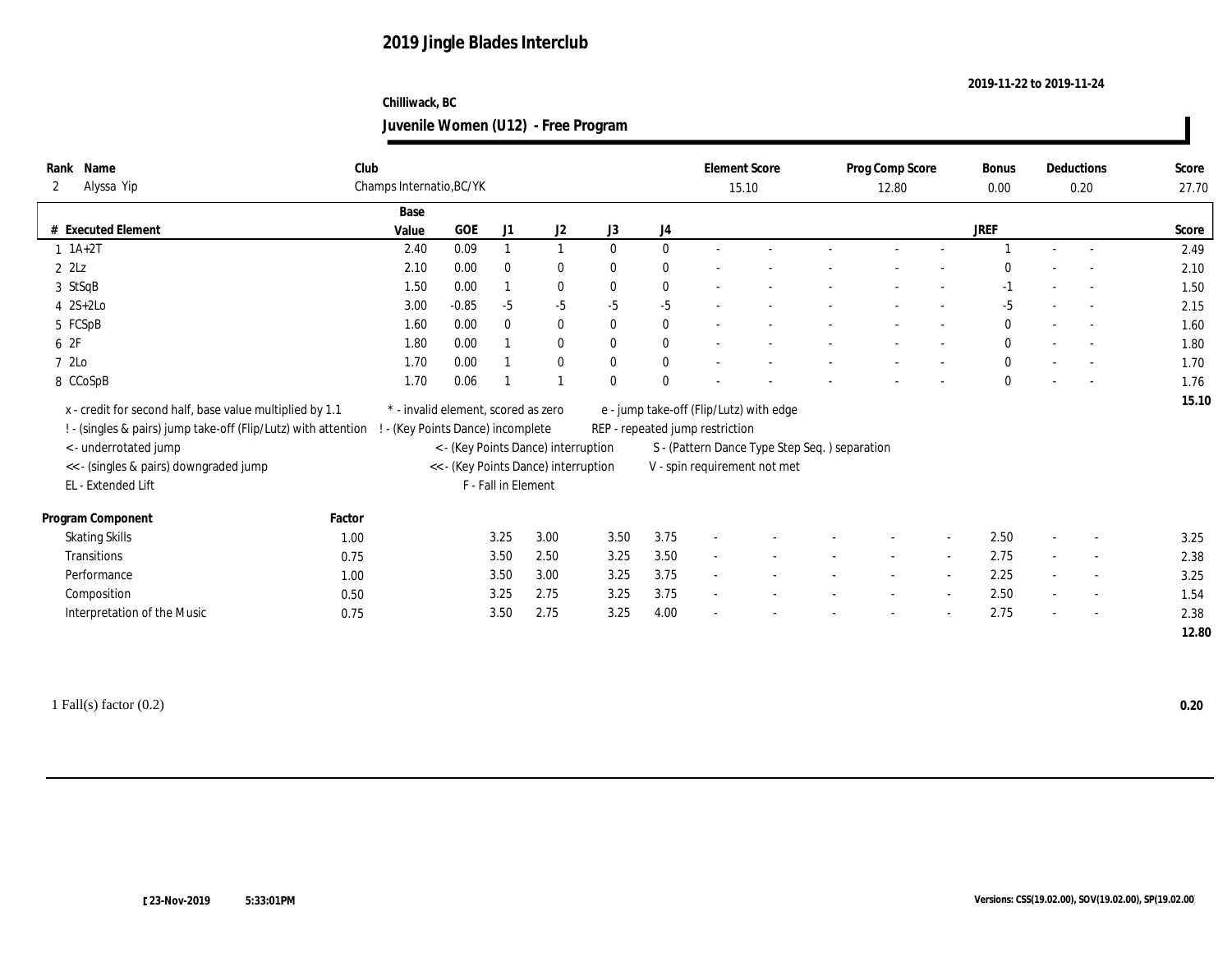## **Chilliwack, BC Juvenile Women (U12) - Free Program**

| Name<br>Rank                                                                                     | Club   |                                     |                     |                                      |              |              | <b>Element Score</b>            |                                               | Prog Comp Score |                          | <b>Bonus</b> |        | Deductions               | Score |
|--------------------------------------------------------------------------------------------------|--------|-------------------------------------|---------------------|--------------------------------------|--------------|--------------|---------------------------------|-----------------------------------------------|-----------------|--------------------------|--------------|--------|--------------------------|-------|
| Julia Chan<br>3                                                                                  |        | North Surrey SC, BC/YK              |                     |                                      |              |              | 13.64                           |                                               | 12.75           |                          | 0.00         |        | 0.20                     | 26.19 |
|                                                                                                  |        | Base                                |                     |                                      |              |              |                                 |                                               |                 |                          |              |        |                          |       |
| # Executed Element                                                                               | Value  | GOE                                 | J1                  | J2                                   | J3           | J4           |                                 |                                               |                 |                          | <b>JREF</b>  |        |                          | Score |
| 1 StSqB                                                                                          |        | 0.00<br>1.50                        | $\bf{0}$            | $\bf{0}$                             | $\mathbf{0}$ | $\mathbf{2}$ |                                 |                                               |                 |                          | $\theta$     | $\sim$ |                          | 1.50  |
| 2 FCSpB                                                                                          |        | 0.00<br>1.60                        | $\mathbf{0}$        | $\bf{0}$                             | $\mathbf{0}$ | $\mathbf{0}$ |                                 |                                               |                 |                          |              |        |                          | 1.60  |
| $3 \text{ } 2\text{Lo+1Lo}$                                                                      |        | 2.20<br>0.00                        | $\mathbf{0}$        | $\bf{0}$                             | $\mathbf{0}$ | $\bf{0}$     |                                 |                                               |                 |                          | $\bf{0}$     |        |                          | 2.20  |
| 4 2F                                                                                             |        | 1.80<br>0.00                        | $\mathbf{0}$        | $\bf{0}$                             | $\bf{0}$     | $\bf{0}$     |                                 |                                               |                 |                          | $\mathbf{0}$ |        |                          | 1.80  |
| 5 CCoSpB                                                                                         |        | 0.23<br>1.70                        |                     | $\mathbf{2}$                         | $\mathbf{1}$ | $\mathbf{1}$ |                                 |                                               |                 |                          | $\mathbf{2}$ |        |                          | 1.93  |
| $6 \t2S+2T$                                                                                      |        | 0.00<br>2.60                        | $\mathbf{0}$        | $\mathbf{0}$                         | $\mathbf{0}$ | $\mathbf{0}$ |                                 |                                               |                 |                          | $\mathbf{0}$ |        |                          | 2.60  |
| $7 \text{ } 2Lz(e)$                                                                              |        | $-0.84$<br>1.68                     | $-5$                | $-5$                                 | $-5$         | $-5$         |                                 |                                               |                 |                          | $-5$         |        |                          | 0.84  |
| 8 1A                                                                                             |        | 1.10<br>0.07                        | $\mathbf{0}$        | $\mathbf{0}$                         | $\mathbf{1}$ |              |                                 |                                               |                 |                          |              |        |                          | 1.17  |
| x - credit for second half, base value multiplied by 1.1                                         |        | * - invalid element, scored as zero |                     |                                      |              |              |                                 | e - jump take-off (Flip/Lutz) with edge       |                 |                          |              |        |                          | 13.64 |
| ! - (singles & pairs) jump take-off (Flip/Lutz) with attention ! - (Key Points Dance) incomplete |        |                                     |                     |                                      |              |              | REP - repeated jump restriction |                                               |                 |                          |              |        |                          |       |
| <- underrotated jump                                                                             |        |                                     |                     | < - (Key Points Dance) interruption  |              |              |                                 | S - (Pattern Dance Type Step Seq.) separation |                 |                          |              |        |                          |       |
| << - (singles & pairs) downgraded jump                                                           |        |                                     |                     | << - (Key Points Dance) interruption |              |              |                                 | V - spin requirement not met                  |                 |                          |              |        |                          |       |
| EL - Extended Lift                                                                               |        |                                     | F - Fall in Element |                                      |              |              |                                 |                                               |                 |                          |              |        |                          |       |
|                                                                                                  |        |                                     |                     |                                      |              |              |                                 |                                               |                 |                          |              |        |                          |       |
| Program Component                                                                                | Factor |                                     |                     |                                      |              |              |                                 |                                               |                 |                          |              |        |                          |       |
| <b>Skating Skills</b>                                                                            | 1.00   |                                     | 2.75                | 2.75                                 | 3.50         | 4.00         |                                 |                                               |                 |                          | 3.00         |        |                          | 3.08  |
| <b>Transitions</b>                                                                               | 0.75   |                                     | 3.00                | 3.00                                 | 3.50         | 3.50         | $\sim$                          |                                               | $\sim$          | $\sim$                   | 2.50         | $\sim$ | $\sim$                   | 2.38  |
| Performance                                                                                      | 1.00   |                                     | 3.00                | 3.25                                 | 3.75         | 3.50         | $\sim$                          |                                               |                 | $\overline{\phantom{a}}$ | 2.50         | $\sim$ | $\overline{\phantom{a}}$ | 3.25  |
| Composition                                                                                      | 0.50   |                                     | 2.75                | 2.75                                 | 3.75         | 3.75         | $\overline{a}$                  |                                               |                 | $\overline{\phantom{a}}$ | 2.75         |        | $\overline{\phantom{a}}$ | 1.54  |
| Interpretation of the Music                                                                      | 0.75   |                                     | 3.00                | 3.00                                 | 4.00         | 4.00         |                                 |                                               |                 | $\overline{\phantom{a}}$ | 2.75         |        | $\sim$                   | 2.50  |
|                                                                                                  |        |                                     |                     |                                      |              |              |                                 |                                               |                 |                          |              |        |                          | 12.75 |
|                                                                                                  |        |                                     |                     |                                      |              |              |                                 |                                               |                 |                          |              |        |                          |       |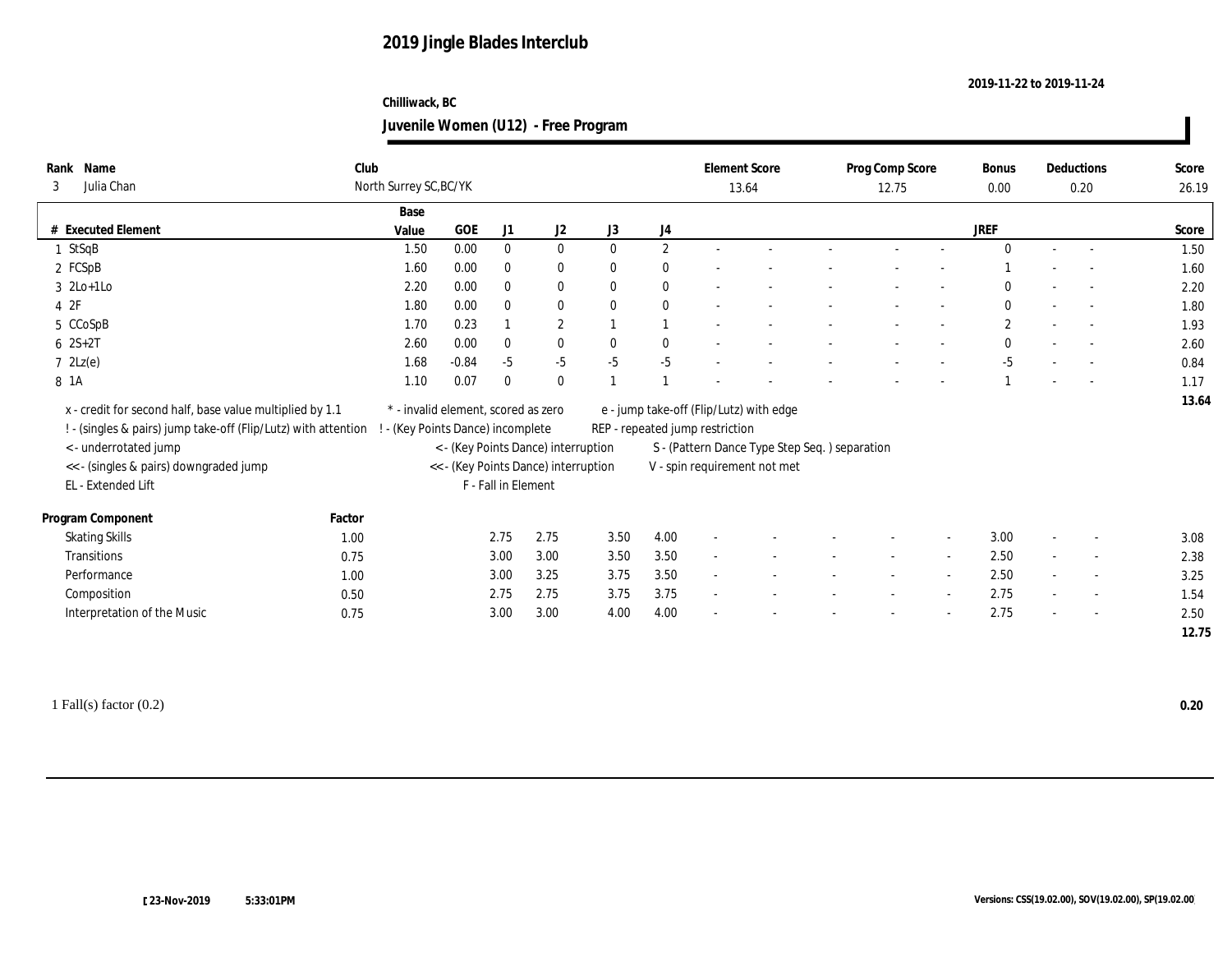## **Chilliwack, BC Juvenile Women (U12) - Free Program**

| Name<br>Rank                                                   | Club   |                                     |         |                     |                                      |              |              |                                 | <b>Element Score</b>                          | Prog Comp Score |        | Bonus        |        | Deductions               | Score |
|----------------------------------------------------------------|--------|-------------------------------------|---------|---------------------|--------------------------------------|--------------|--------------|---------------------------------|-----------------------------------------------|-----------------|--------|--------------|--------|--------------------------|-------|
| Abigail Chow<br>4                                              |        | Coquitlam SC, BC/YK                 |         |                     |                                      |              |              |                                 | 13.91                                         | 11.50           |        | 0.00         |        | 0.00                     | 25.41 |
|                                                                |        | Base                                |         |                     |                                      |              |              |                                 |                                               |                 |        |              |        |                          |       |
| # Executed Element                                             |        | Value                               | GOE     | J1                  | J2                                   | J3           | J4           |                                 |                                               |                 |        | <b>JREF</b>  |        |                          | Score |
| 12S                                                            |        | 1.30                                | 0.00    | $\bf{0}$            | $\bf{0}$                             | $\mathbf{0}$ | $\mathbf{0}$ |                                 |                                               |                 |        | $\Omega$     | $\sim$ |                          | 1.30  |
| $2 \text{ } 2\text{Lo+1Lo}$                                    |        | 2.20                                | $-0.06$ | $\bf{0}$            | $-1$                                 | $-1$         | $\bf{0}$     |                                 |                                               |                 |        | $\Omega$     |        |                          | 2.14  |
| 3ZF                                                            |        | 1.80                                | $-0.12$ | $-2$                | $\bf{0}$                             | $\mathbf{0}$ | $\mbox{-} 2$ |                                 |                                               |                 |        | $\mathbf{0}$ |        |                          | 1.68  |
| 4 StSqB                                                        |        | 1.50                                | 0.00    | $\mathbf{0}$        | $\bf{0}$                             | $\bf{0}$     | $\bf{0}$     |                                 |                                               |                 |        | $\mathbf{0}$ |        |                          | 1.50  |
| 5 FCSpB                                                        |        | 1.60                                | $-0.16$ | $-2$                | $-1$                                 | $-1$         | $-1$         |                                 |                                               |                 |        | $\mathbf{0}$ |        | $\sim$                   | 1.44  |
| 62Lz                                                           |        | 2.10                                | $-0.28$ | $-4$                | $-1$                                 | $-1$         | $-2$         |                                 |                                               |                 |        | $-1$         |        |                          | 1.82  |
| $7 \; 1A+2T$                                                   |        | 2.40                                | $-0.13$ | $-1$                | $-1$                                 | $-1$         | $-1$         |                                 |                                               |                 |        | $-1$         |        | $\overline{a}$           | 2.27  |
| 8 CCoSpB                                                       |        | 1.70                                | 0.06    | $\mathbf{0}$        | $\overline{1}$                       | $\mathbf{0}$ | $\mathbf{0}$ |                                 |                                               |                 |        |              |        | $\sim$                   | 1.76  |
| x - credit for second half, base value multiplied by 1.1       |        | * - invalid element, scored as zero |         |                     |                                      |              |              |                                 | e - jump take-off (Flip/Lutz) with edge       |                 |        |              |        |                          | 13.91 |
| ! - (singles & pairs) jump take-off (Flip/Lutz) with attention |        | ! - (Key Points Dance) incomplete   |         |                     |                                      |              |              | REP - repeated jump restriction |                                               |                 |        |              |        |                          |       |
| <- underrotated jump                                           |        |                                     |         |                     | < - (Key Points Dance) interruption  |              |              |                                 | S - (Pattern Dance Type Step Seq.) separation |                 |        |              |        |                          |       |
| << - (singles & pairs) downgraded jump                         |        |                                     |         |                     | << - (Key Points Dance) interruption |              |              |                                 | V - spin requirement not met                  |                 |        |              |        |                          |       |
| EL - Extended Lift                                             |        |                                     |         | F - Fall in Element |                                      |              |              |                                 |                                               |                 |        |              |        |                          |       |
|                                                                |        |                                     |         |                     |                                      |              |              |                                 |                                               |                 |        |              |        |                          |       |
| Program Component                                              | Factor |                                     |         |                     |                                      |              |              |                                 |                                               |                 |        |              |        |                          |       |
| <b>Skating Skills</b>                                          | 1.00   |                                     |         | 2.75                | 2.75                                 | 3.00         | 4.00         |                                 |                                               |                 |        | 2.50         |        | $\overline{\phantom{a}}$ | 2.83  |
| <b>Transitions</b>                                             | 0.75   |                                     |         | 2.50                | 2.50                                 | 3.25         | 3.50         | $\overline{\phantom{a}}$        |                                               | $\sim$          | $\sim$ | 2.50         |        | $\sim$                   | 2.06  |
| Performance                                                    | 1.00   |                                     |         | 2.75                | 3.00                                 | 3.00         | 3.75         |                                 |                                               |                 |        | 2.75         |        | $\sim$                   | 2.92  |
| Composition                                                    | 0.50   |                                     |         | 2.75                | 2.75                                 | 3.50         | 3.75         |                                 |                                               |                 | $\sim$ | 2.75         |        | $\overline{\phantom{a}}$ | 1.50  |
| Interpretation of the Music                                    | 0.75   |                                     |         | 2.75                | 2.75                                 | 3.25         | 3.75         |                                 |                                               |                 |        | 2.50         |        | $\overline{a}$           | 2.19  |
|                                                                |        |                                     |         |                     |                                      |              |              |                                 |                                               |                 |        |              |        |                          | 11.50 |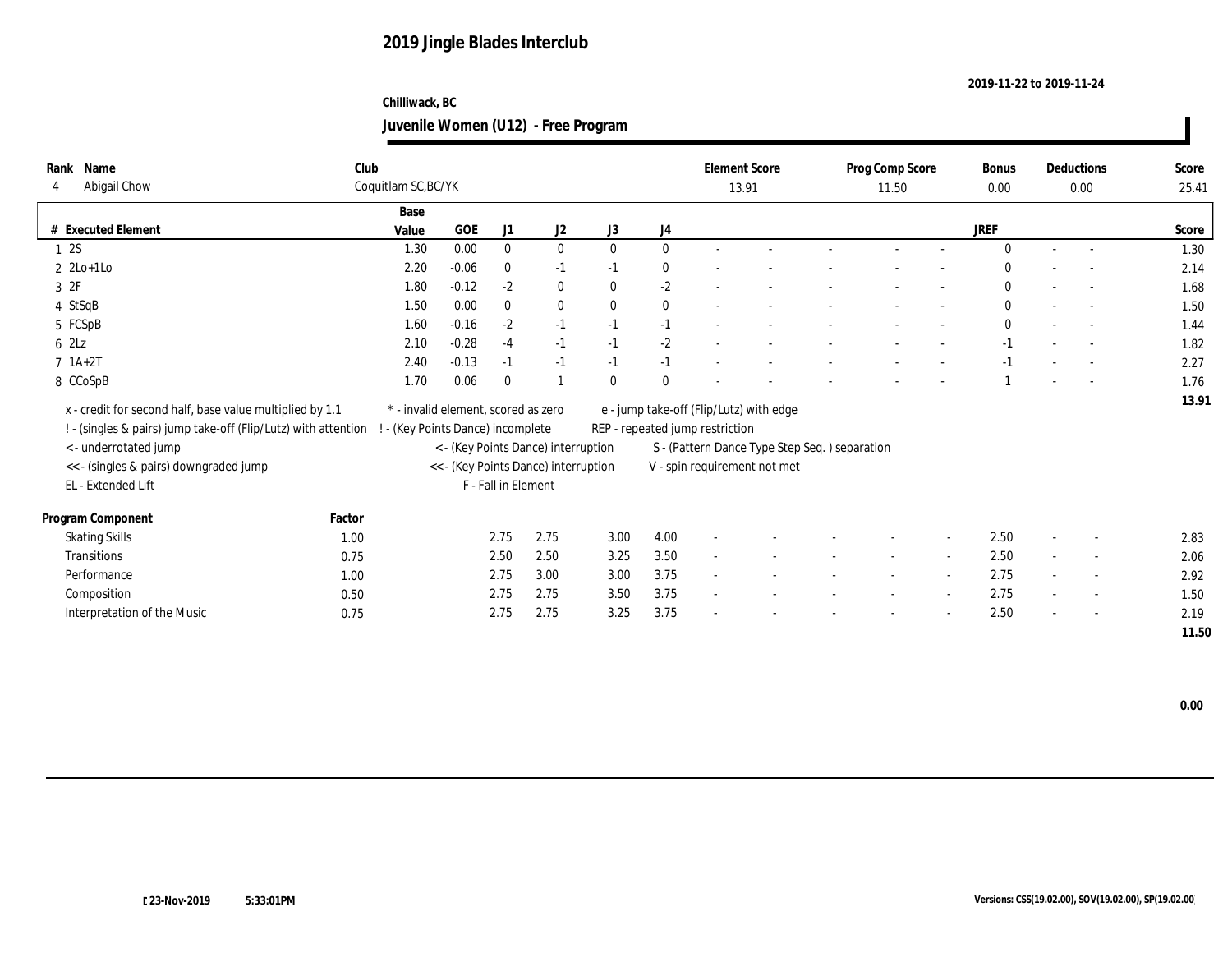## **Chilliwack, BC Juvenile Women (U12) - Free Program**

| Name<br>Rank                                                   | Club                |       |                                     |                     |                                      |              |                | <b>Element Score</b>            |                                                |        | Prog Comp Score |        | <b>Bonus</b> |                          | Deductions               | Score |
|----------------------------------------------------------------|---------------------|-------|-------------------------------------|---------------------|--------------------------------------|--------------|----------------|---------------------------------|------------------------------------------------|--------|-----------------|--------|--------------|--------------------------|--------------------------|-------|
| Vicky Pan<br>5                                                 | Coquitlam SC, BC/YK |       |                                     |                     |                                      |              |                | 12.38                           |                                                |        | 13.30           |        | 0.00         |                          | 0.40                     | 25.28 |
|                                                                |                     | Base  |                                     |                     |                                      |              |                |                                 |                                                |        |                 |        |              |                          |                          |       |
| # Executed Element                                             |                     | Value | GOE                                 | J1                  | J2                                   | J3           | J4             |                                 |                                                |        |                 |        | <b>JREF</b>  |                          |                          | Score |
| $1 \t2F+2Lo$                                                   |                     | 3.50  | $-0.90$                             | $-5$                | $-5$                                 | $-5$         | $-5$           |                                 |                                                |        |                 |        | $-5$         | $\sim$                   |                          | 2.60  |
| 2 2S                                                           |                     | 1.30  | 0.13                                |                     | $\mathbf{1}$                         | $\mathbf{0}$ | $\overline{1}$ |                                 |                                                |        |                 |        |              |                          |                          | 1.43  |
| $3$ $2Lz$                                                      |                     | 2.10  | $-0.28$                             | $-2$                | $-1$                                 | $-1$         | $-1$           |                                 |                                                |        |                 |        | $-2$         |                          |                          | 1.82  |
| 4 CCoSpB                                                       |                     | 1.70  | 0.00                                | $\mathbf{0}$        | $\mathbf{1}$                         | $-1$         | $\bf{0}$       |                                 |                                                |        |                 |        | $\mathbf{0}$ |                          |                          | 1.70  |
| $5$ $2Lz+REP$                                                  |                     | 1.47  | $-1.05$                             | $-5$                | $-5$                                 | $-5$         | $-5$           |                                 |                                                |        |                 |        | $-5$         |                          |                          | 0.42  |
| 6 1A                                                           |                     | 1.10  | 0.00                                | $\mathbf{0}$        | $\mathbf{1}$                         | $\mathbf{0}$ | $\bf{0}$       |                                 |                                                |        |                 |        | $\mathbf{0}$ |                          | $\overline{\phantom{0}}$ | 1.10  |
| 7 FCSpB                                                        |                     | 1.60  | 0.11                                |                     | $\overline{1}$                       | $\mathbf{0}$ | $\bf{0}$       |                                 |                                                |        |                 |        |              |                          |                          | 1.71  |
| 8 StSqB                                                        |                     | 1.50  | 0.10                                |                     |                                      | $\mathbf{0}$ | $\mathbf{0}$   |                                 |                                                |        |                 |        |              |                          |                          | 1.60  |
| x - credit for second half, base value multiplied by 1.1       |                     |       | * - invalid element, scored as zero |                     |                                      |              |                |                                 | e - jump take-off (Flip/Lutz) with edge        |        |                 |        |              |                          |                          | 12.38 |
| ! - (singles & pairs) jump take-off (Flip/Lutz) with attention |                     |       | - (Key Points Dance) incomplete     |                     |                                      |              |                | REP - repeated jump restriction |                                                |        |                 |        |              |                          |                          |       |
| <- underrotated jump                                           |                     |       |                                     |                     | < - (Key Points Dance) interruption  |              |                |                                 | S - (Pattern Dance Type Step Seq. ) separation |        |                 |        |              |                          |                          |       |
| << - (singles & pairs) downgraded jump                         |                     |       |                                     |                     | << - (Key Points Dance) interruption |              |                |                                 | V - spin requirement not met                   |        |                 |        |              |                          |                          |       |
| EL - Extended Lift                                             |                     |       |                                     | F - Fall in Element |                                      |              |                |                                 |                                                |        |                 |        |              |                          |                          |       |
|                                                                |                     |       |                                     |                     |                                      |              |                |                                 |                                                |        |                 |        |              |                          |                          |       |
| Program Component                                              | Factor              |       |                                     |                     |                                      |              |                |                                 |                                                |        |                 |        |              |                          |                          |       |
| <b>Skating Skills</b>                                          | 1.00                |       |                                     | 3.25                | 3.25                                 | 3.50         | 3.50           | $\sim$                          |                                                |        |                 |        | 2.75         |                          |                          | 3.33  |
| Transitions                                                    | 0.75                |       |                                     | 3.00                | 3.25                                 | 3.25         | 3.25           | $\sim$                          |                                                | $\sim$ | $\sim$          | $\sim$ | 2.50         | $\sim$                   | $\overline{\phantom{a}}$ | 2.38  |
| Performance                                                    | 1.00                |       |                                     | 3.25                | 3.50                                 | 3.50         | 3.50           | $\sim$                          |                                                |        |                 | $\sim$ | 2.75         | $\overline{\phantom{a}}$ | $\overline{\phantom{a}}$ | 3.42  |
| Composition                                                    | 0.50                |       |                                     | 3.00                | 3.50                                 | 3.50         | 3.50           | $\sim$                          |                                                |        |                 | $\sim$ | 3.00         |                          | $\sim$                   | 1.67  |
| Interpretation of the Music                                    | 0.75                |       |                                     | 3.25                | 3.50                                 | 3.25         | 3.75           |                                 |                                                |        |                 | $\sim$ | 2.50         |                          | $\overline{a}$           | 2.50  |
|                                                                |                     |       |                                     |                     |                                      |              |                |                                 |                                                |        |                 |        |              |                          |                          | 13.30 |
|                                                                |                     |       |                                     |                     |                                      |              |                |                                 |                                                |        |                 |        |              |                          |                          |       |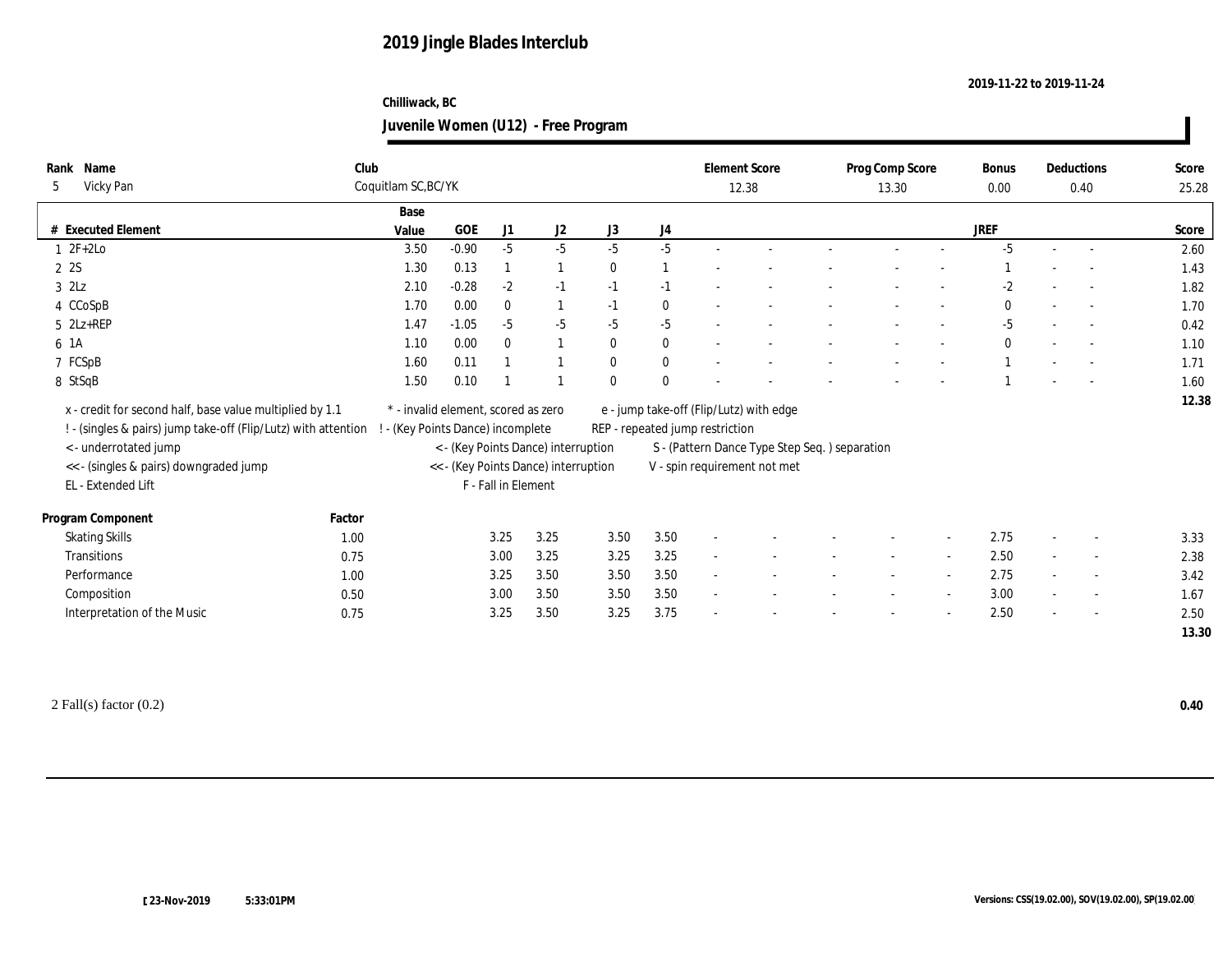## **Chilliwack, BC Juvenile Women (U12) - Free Program**

| Name<br>Rank                                                   | Club                              |                                     |                     |                                      |              |              | <b>Element Score</b>            |                                               | Prog Comp Score |                          | <b>Bonus</b> |        | Deductions               | Score |
|----------------------------------------------------------------|-----------------------------------|-------------------------------------|---------------------|--------------------------------------|--------------|--------------|---------------------------------|-----------------------------------------------|-----------------|--------------------------|--------------|--------|--------------------------|-------|
| Yolanda Tong<br>6                                              | Coquitlam SC, BC/YK               |                                     |                     |                                      |              |              | 11.21                           |                                               | 11.21           |                          | 0.00         |        | 0.00                     | 22.42 |
|                                                                | Base                              |                                     |                     |                                      |              |              |                                 |                                               |                 |                          |              |        |                          |       |
| # Executed Element                                             | Value                             | $GOE$                               | J1                  | J2                                   | J3           | J4           |                                 |                                               |                 |                          | <b>JREF</b>  |        |                          | Score |
| $1 \ 1A+2T$                                                    | 2.40                              | 0.00                                | $\bf{0}$            | $\bf{0}$                             | $\mathbf{0}$ | $\bf{0}$     |                                 |                                               |                 |                          | $\theta$     | $\sim$ | $\sim$                   | 2.40  |
| $2$ 1Lz                                                        | 0.60                              | 0.00                                | $\mathbf{0}$        | $\bf{0}$                             | $\mathbf{0}$ | $\mathbf{0}$ |                                 |                                               |                 |                          | $\Omega$     |        |                          | 0.60  |
| 3 FCSpB                                                        | 1.60                              | 0.00                                | $\bf{0}$            | $\bf{0}$                             | $\mathbf{0}$ | $\bf{0}$     |                                 |                                               |                 |                          | $\mathbf{0}$ |        |                          | 1.60  |
| 4 2F                                                           | 1.80                              | $-0.18$                             | $-3$                | $-1$                                 | $-1$         | $-1$         |                                 |                                               |                 |                          | $-1$         |        |                          | 1.62  |
| $5$ 2Lo+1Lo $<<$                                               | 1.70                              | $-0.57$                             | $-4$                | $-3$                                 | $-4$         | $-3$         |                                 |                                               |                 |                          | $-3$         |        | $\sim$                   | 1.13  |
| 6 2S                                                           | 1.30                              | 0.00                                | $\bf{0}$            | $\bf{0}$                             | $\mathbf{1}$ | $\bf{0}$     |                                 |                                               |                 |                          | $\mathbf{0}$ |        |                          | 1.30  |
| 7 StSqB                                                        | 1.50                              | 0.00                                | $\mathbf{0}$        | $\bf{0}$                             | $\mathbf{0}$ | $-1$         |                                 |                                               |                 |                          | $\mathbf{0}$ |        | $\sim$                   | 1.50  |
| 8 CCoSpB (V)                                                   | 1.28                              | $-0.22$                             | $-2$                | $-2$                                 | $-1$         | $-2$         |                                 |                                               |                 |                          | $\mathbf{0}$ |        | $\sim$                   | 1.06  |
| x - credit for second half, base value multiplied by 1.1       |                                   | * - invalid element, scored as zero |                     |                                      |              |              |                                 | e - jump take-off (Flip/Lutz) with edge       |                 |                          |              |        |                          | 11.21 |
|                                                                |                                   |                                     |                     |                                      |              |              |                                 |                                               |                 |                          |              |        |                          |       |
| ! - (singles & pairs) jump take-off (Flip/Lutz) with attention | ! - (Key Points Dance) incomplete |                                     |                     |                                      |              |              | REP - repeated jump restriction |                                               |                 |                          |              |        |                          |       |
| <- underrotated jump                                           |                                   |                                     |                     | <- (Key Points Dance) interruption   |              |              |                                 | S - (Pattern Dance Type Step Seq.) separation |                 |                          |              |        |                          |       |
| << - (singles & pairs) downgraded jump                         |                                   |                                     |                     | << - (Key Points Dance) interruption |              |              |                                 | V - spin requirement not met                  |                 |                          |              |        |                          |       |
| EL - Extended Lift                                             |                                   |                                     | F - Fall in Element |                                      |              |              |                                 |                                               |                 |                          |              |        |                          |       |
| Program Component                                              | Factor                            |                                     |                     |                                      |              |              |                                 |                                               |                 |                          |              |        |                          |       |
| <b>Skating Skills</b>                                          | 1.00                              |                                     | 2.50                | 2.75                                 | 3.00         | 3.25         |                                 |                                               |                 |                          | 2.50         |        | $\overline{\phantom{a}}$ | 2.75  |
| <b>Transitions</b>                                             | 0.75                              |                                     | 2.25                | 2.75                                 | 3.00         | 3.50         | $\overline{a}$                  |                                               | $\sim$          | $\sim$                   | 2.00         |        | $\overline{\phantom{a}}$ | 2.00  |
| Performance                                                    | 1.00                              |                                     | 2.50                | 3.25                                 | 3.00         | 3.50         | $\overline{\phantom{a}}$        |                                               |                 | $\overline{\phantom{a}}$ | 1.75         |        | $\overline{\phantom{a}}$ | 2.92  |
| Composition                                                    | 0.50                              |                                     | 2.50                | 3.00                                 | 3.00         | 3.50         |                                 |                                               |                 | $\sim$                   | 2.00         |        | $\overline{\phantom{a}}$ | 1.42  |
| Interpretation of the Music                                    | 0.75                              |                                     | 2.50                | 3.00                                 | 3.00         | 3.25         |                                 |                                               |                 |                          | 2.00         |        | $\sim$                   | 2.12  |
|                                                                |                                   |                                     |                     |                                      |              |              |                                 |                                               |                 |                          |              |        |                          | 11.21 |
|                                                                |                                   |                                     |                     |                                      |              |              |                                 |                                               |                 |                          |              |        |                          |       |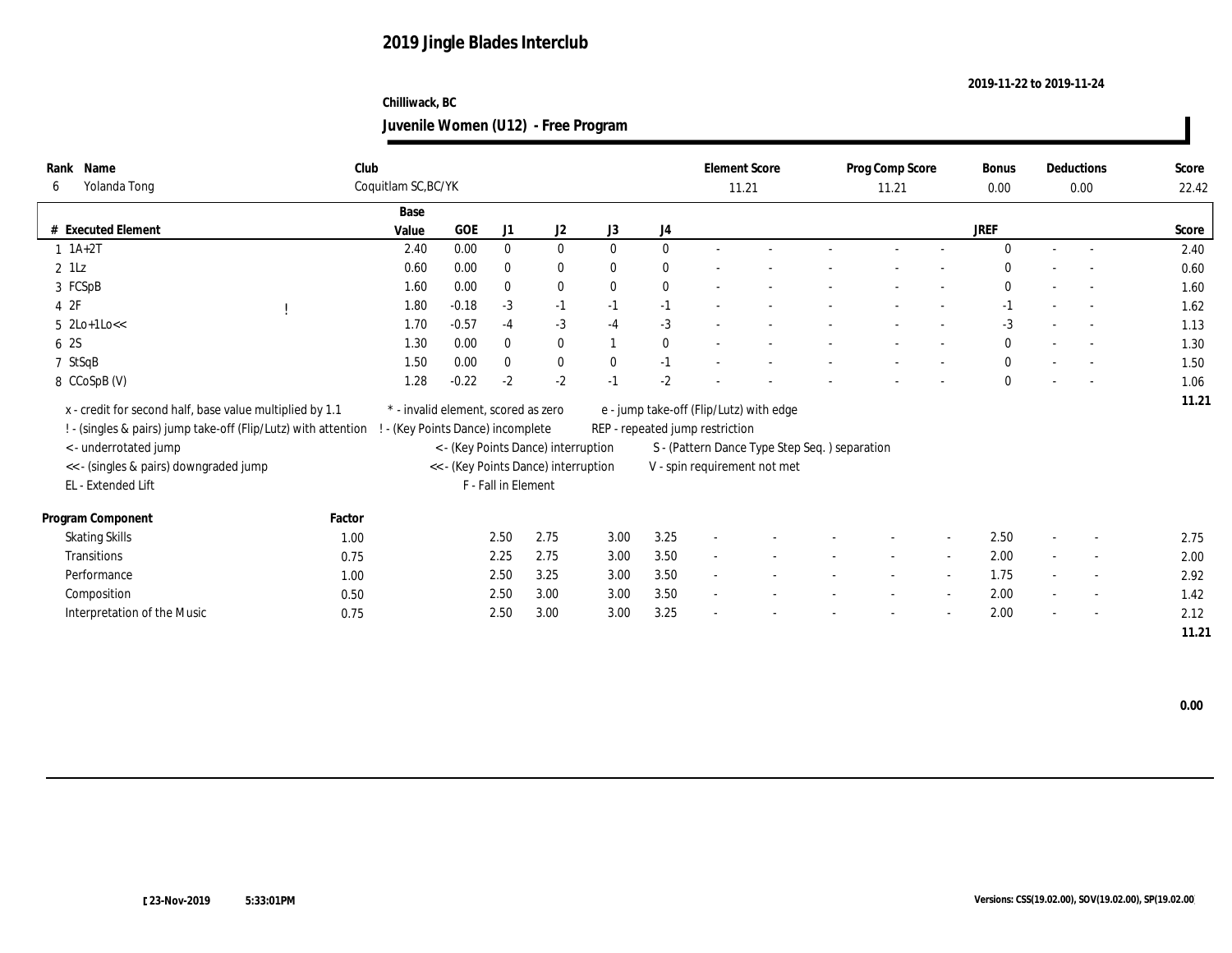## **Chilliwack, BC Juvenile Women (U12) - Free Program**

| Rank Name                                                      | Club   |                                     |         |                     |                                      |              |              | <b>Element Score</b>            |                                               | Prog Comp Score |                          | Bonus        |        | Deductions               | Score |
|----------------------------------------------------------------|--------|-------------------------------------|---------|---------------------|--------------------------------------|--------------|--------------|---------------------------------|-----------------------------------------------|-----------------|--------------------------|--------------|--------|--------------------------|-------|
| Kaylee Bennett                                                 |        | Sungod SC, BC/YK                    |         |                     |                                      |              |              |                                 | 9.30                                          | 11.51           |                          | 0.00         |        | 0.40                     | 20.41 |
|                                                                |        | Base                                |         |                     |                                      |              |              |                                 |                                               |                 |                          |              |        |                          |       |
| # Executed Element                                             |        | Value                               | GOE     | J1                  | J2                                   | J3           | J4           |                                 |                                               |                 |                          | <b>JREF</b>  |        |                          | Score |
| $1$ $1\mathrm{Lz}$                                             |        | 0.60                                | 0.04    |                     |                                      | $\mathbf{0}$ | $\mathbf{0}$ |                                 |                                               |                 |                          |              |        | $\sim$                   | 0.64  |
| $2$ 2S+1T <<                                                   |        | 1.30                                | $-0.39$ | $-3$                | $-3$                                 | $-4$         | $-3$         |                                 |                                               |                 |                          | -3           |        |                          | 0.91  |
| 3 FCSpB                                                        |        | 1.60                                | $-0.27$ | $-2$                | $-1$                                 | $-1$         | $-4$         |                                 |                                               |                 |                          | $-2$         |        |                          | 1.33  |
| 4 StSqB                                                        |        | 1.50                                | 0.05    | $\mathbf{1}$        | $\mathbf{0}$                         | $\mathbf{0}$ | $\mathbf{0}$ |                                 |                                               |                 |                          |              |        |                          | 1.55  |
| $5$ $2F<$                                                      |        | 1.44                                | $-0.72$ | $-5$                | $-5$                                 | $-5$         | $-5$         |                                 |                                               |                 |                          | $-5$         |        |                          | 0.72  |
| 6 2Lo                                                          |        | 1.70                                | $-0.85$ | $-5$                | $-5$                                 | $-5$         | $-5$         |                                 |                                               |                 |                          | $-5$         |        | $\sim$                   | 0.85  |
| $7$ 1A+1Lo                                                     |        | 1.60                                | 0.00    | $\mathbf{0}$        | $\bf{0}$                             | $\mathbf{0}$ | $\mathbf{0}$ |                                 |                                               |                 |                          | $\mathbf{0}$ |        |                          | 1.60  |
| 8 CCoSpB                                                       |        | 1.70                                | 0.00    | $\mathbf{0}$        | $\mathbf{0}$                         | $\mathbf{0}$ | $\mathbf{0}$ |                                 |                                               |                 |                          | $\mathbf{0}$ |        |                          | 1.70  |
| x - credit for second half, base value multiplied by 1.1       |        | * - invalid element, scored as zero |         |                     |                                      |              |              |                                 | e - jump take-off (Flip/Lutz) with edge       |                 |                          |              |        |                          | 9.30  |
| ! - (singles & pairs) jump take-off (Flip/Lutz) with attention |        | - (Key Points Dance) incomplete     |         |                     |                                      |              |              | REP - repeated jump restriction |                                               |                 |                          |              |        |                          |       |
| <- underrotated jump                                           |        |                                     |         |                     | < - (Key Points Dance) interruption  |              |              |                                 | S - (Pattern Dance Type Step Seq.) separation |                 |                          |              |        |                          |       |
| << - (singles & pairs) downgraded jump                         |        |                                     |         |                     | << - (Key Points Dance) interruption |              |              |                                 | V - spin requirement not met                  |                 |                          |              |        |                          |       |
| EL - Extended Lift                                             |        |                                     |         | F - Fall in Element |                                      |              |              |                                 |                                               |                 |                          |              |        |                          |       |
|                                                                |        |                                     |         |                     |                                      |              |              |                                 |                                               |                 |                          |              |        |                          |       |
| Program Component                                              | Factor |                                     |         |                     |                                      |              |              |                                 |                                               |                 |                          |              |        |                          |       |
| <b>Skating Skills</b>                                          | 1.00   |                                     |         | 3.25                | 2.75                                 | 3.00         | 3.50         |                                 |                                               |                 |                          | 2.75         |        |                          | 3.00  |
| <b>Transitions</b>                                             | 0.75   |                                     |         | 2.75                | 3.00                                 | 3.00         | 3.25         | $\sim$                          |                                               |                 |                          | 2.50         |        | $\overline{\phantom{a}}$ | 2.19  |
| Performance                                                    | 1.00   |                                     |         | 2.75                | 2.75                                 | 2.50         | 3.50         | $\sim$                          |                                               |                 | $\overline{\phantom{a}}$ | 2.50         | $\sim$ | $\sim$                   | 2.67  |
| Composition                                                    | 0.50   |                                     |         | 3.25                | 2.75                                 | 2.75         | 3.50         | $\sim$                          |                                               |                 | $\sim$                   | 2.75         |        | $\overline{\phantom{a}}$ | 1.46  |
| Interpretation of the Music                                    | 0.75   |                                     |         | 3.00                | 3.00                                 | 2.75         | 3.25         |                                 |                                               |                 |                          | 2.75         |        |                          | 2.19  |
|                                                                |        |                                     |         |                     |                                      |              |              |                                 |                                               |                 |                          |              |        |                          | 11.51 |
|                                                                |        |                                     |         |                     |                                      |              |              |                                 |                                               |                 |                          |              |        |                          |       |